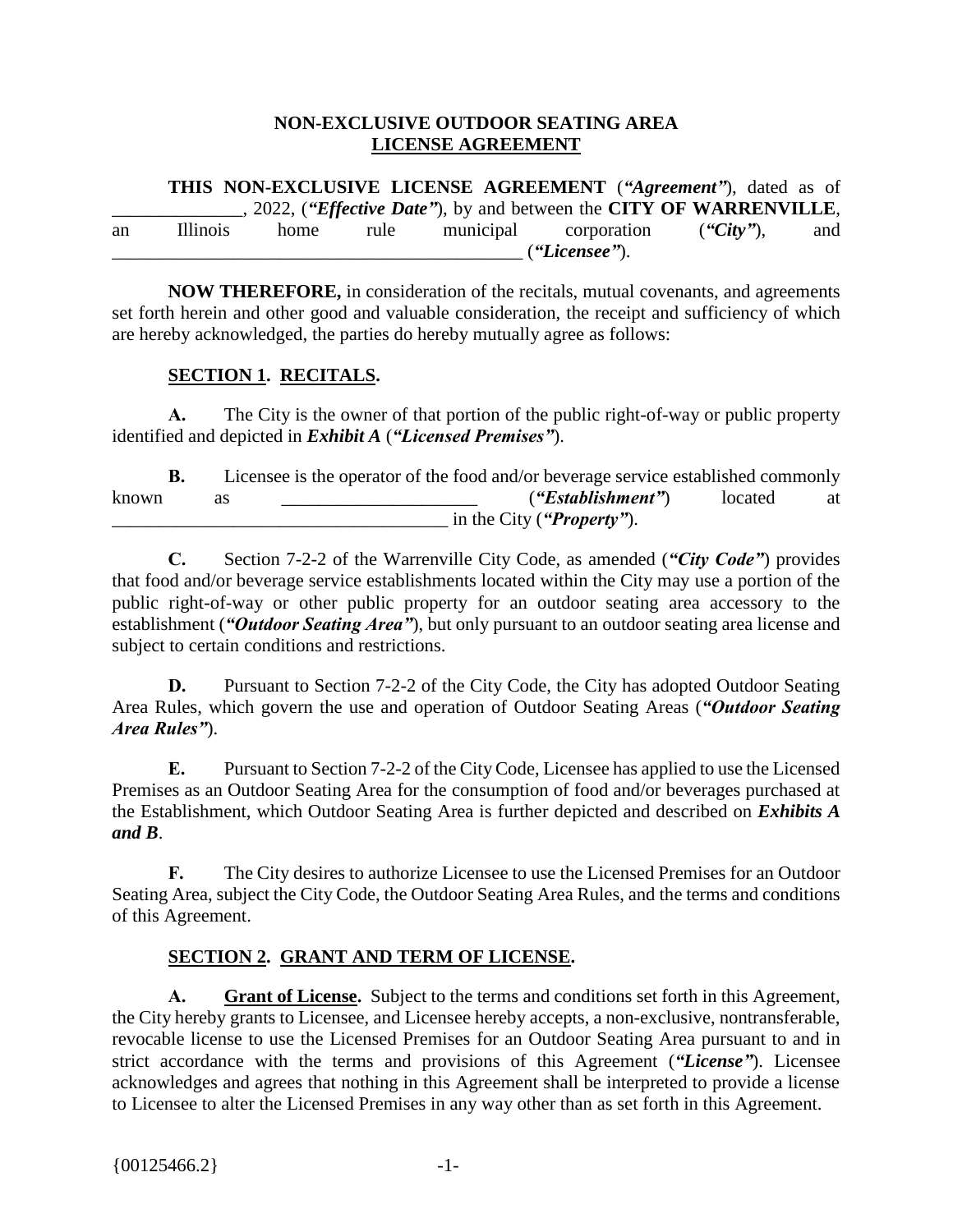**B. Limitation of Interest.** Except for the License granted pursuant to this Agreement, Licensee shall have no legal, beneficial, or equitable interest, whether by adverse possession or prescription or otherwise, in the Licensed Premises.

**C. Term.** This License shall be for a term commencing on the Effective Date of this Agreement and ending on December 31, 2022.

**D. Renewal.** This Agreement and the License may be renewed for additional one-year terms, each expiring on following December 31, upon application by Licensee and approval of the City. Any such renewal must be in writing and executed by both parties.

## **E. Termination of License; Restoration of Licensed Premises.**

Termination Event. Without prejudice to any other rights and remedies available pursuant to Section 8 of this Agreement, the License shall automatically terminate upon the occurrence of any of the following:

a. Failure to Comply.Licensee has violated any provision of this

Agreement.

b. Mutual Agreement.Upon the mutual written agreement of the City

and Licensee.

c. Public Construction Work. The City or other public body desires to engage in any construction work on the Licensed Premises and the City elects, in its sole discretion, to terminate this Agreement and the License.

d. Dangerous Condition. The City determines, in its sole and absolute discretion, that the Outdoor Seating Area on the Licensed Premises threatens the public health and safety, and the termination of the License is necessary to abate the dangerous condition.

2. Restoration of Licensed Premises.

a. Licensee Obligation. Upon the expiration of this Agreement or the termination of this Agreement pursuant to this Section 2.E, Licensee, at its sole cost and expense, shall restore the Licensed Premises as nearly as practicable to its condition as of the Effective Date, including, without limitation: (1) repair or replacement of the Licensed Premises, if necessary in the sole determination of the City; and (2) restoration of all City-owned property as nearly as practicable to the condition immediately preceding the use of the Licensed Premises, if disturbed or damaged by Licensee.

b. Failure to Restore. In the event that Licensee fails or refuses to repair, replace and/or restore the Licensed Premises or any City-owned property that is disturbed, damaged, or removed by Licensee, in accordance with Section 2.E.2.a of this Agreement, the City shall have the right, but not the obligation, to perform and complete the repair, restoration, and/or replacement, and to charge Licensee for all costs and expenses, including legal and administrative costs incurred by the City, for such work. If Licensee does not fully reimburse the City for such costs, then the City shall have the right to place a lien on the Property for all such costs and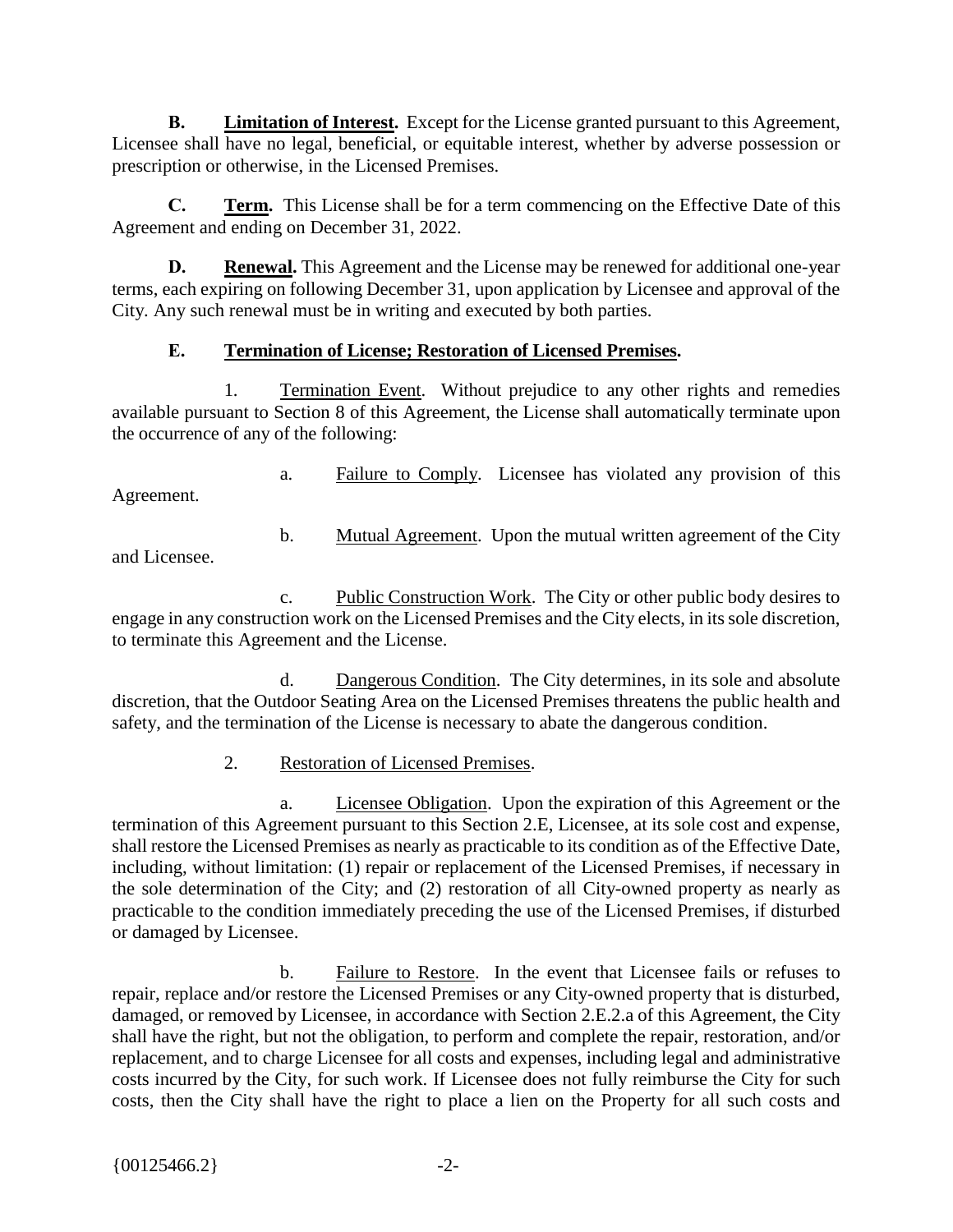expenses in the manner provided by law. The rights and remedies provided in this Section 2.E.2.b shall be in addition to, and not in limitation of, any other rights and remedies otherwise available to the City.

### **SECTION 3. INSTALLATION AND MAINTENANCE OF THE LICENSED PREMISES.**

Licensee shall: (i) install any tables, seating, and any other equipment for the Outdoor Seating Area in a good and workmanlike manner, all at the sole expense of Licensee and subject to inspection and approval by the City; and (ii) maintain such equipment and Licensed Premises in a clean and safe manner.

### **SECTION 4. CONDITIONS.**

**A. Compliance with Law.** Licensee shall strictly comply with the Outdoor Seating Area Rules, Section 7-2-2 of the City Code, and all other applicable requirements of State and local statutes, laws, regulations, ordinances, orders, and guidelines, including, without limitation.

**B. Other Conditions.** Licensee shall strictly comply with any conditions set forth in *Exhibit C.*

## **SECTION 5. RESERVATION OF RIGHTS.**

The City hereby reserves the right to use the Licensed Premises in any manner that will not prevent, impede, or interfere in any way with the exercise by Licensee of the rights granted pursuant to this Agreement. The City shall have the right to grant other non-exclusive licenses or easements, including, without limitation, licenses or easements for utility purposes, over, along, upon, under or across the Licensed Premises. The City reserves its right of full and normal access to the Licensed Premises for the maintenance of any existing or future utility located thereon. The City also reserves the right to conduct ongoing maintenance of the Licensed Premises.

### **SECTION 6. LIENS.**

Licensee hereby represents and warrants that it shall take all necessary action to keep all portions of the Licensed Premises free and clear of all liens, claims, and demands, including without limitation mechanic's liens, in connection with any work performed by Licensee or its agents on the Licensed Premises.

## **SECTION 7. LIABILITY AND INDEMNITY OF CITY.**

**A. City Review.** Licensee acknowledges and agrees that the City is not, and shall not be, in any way liable for any damages or injuries that may be sustained as the result of the City's review and approval of any plans for the Licensed Premises, or the issuance of any approvals, permits, certificates, or acceptances for the operation, use, or maintenance of the Licensed Premises, and that the City's review and approval of any such plans for use of the Licensed Premises and issuance of any such approvals, permits, certificates, or acceptances does not, and shall not, in any way, be deemed to insure Licensee or any of its successors, assigns, tenants and licensees, or any third party, against damage or injury of any kind at any time.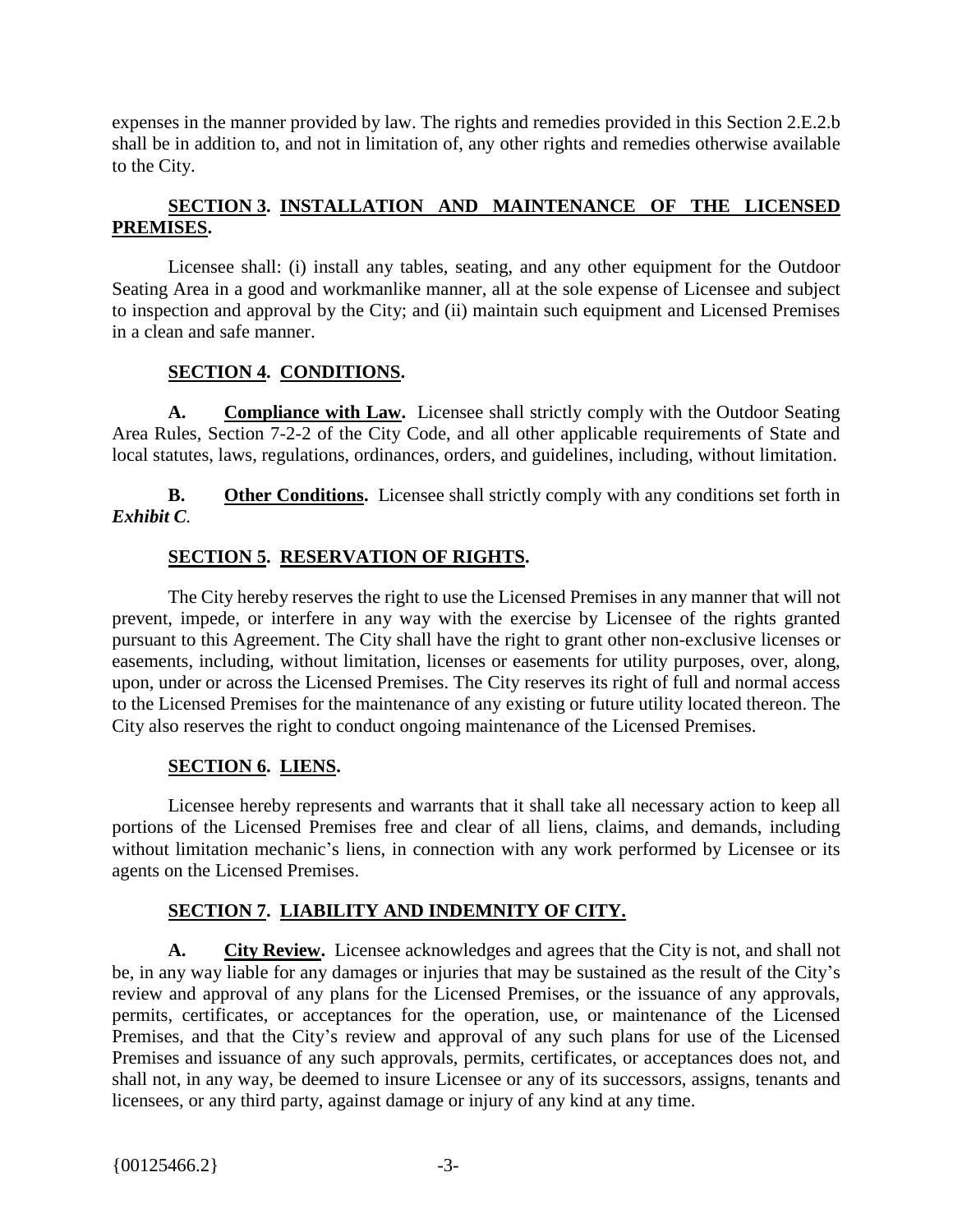**B. Indemnity**. Licensee agrees to, and does hereby, hold harmless and indemnify the City and all City elected or appointed officials, officers, employees, agents, representatives, engineers, and attorneys, from any and all claims that may be asserted at any time against any of those parties in connection with: (i) the use, operation, and maintenance of the Licensed Premises; or (ii) Licensee's performance of, or failure to perform, its obligations under this Agreement (collectively, *"Indemnified Claims"*), whether or not any such Indemnified Claim is due or claimed to be due in whole or in part to the active, passive, or concurrent negligence or willful misconduct or fault of Licensee; provided, however, that this indemnity shall not apply to willful misconduct or gross negligence on the part of the City.

**C. Defense Expense.** Licensee, only as to its own acts or omissions, shall, and does hereby agree to, pay all expenses, including legal fees and administrative expenses, incurred by the City in defending itself with regard to any and all of the Indemnified Claims.

**D. Limitation of Liability.** Licensee acknowledges and agrees that the City is not, and shall not be, in any way liable for any damages or injuries caused to the Licensed Premises by the City, or its employees, contractors or agents, when the City is taking action in order to comply with applicable federal, state and City laws, statutes, codes, ordinances, resolutions, rules, and regulations, as may be amended from time to time, or when exercising any of the rights reserved to the City under Section 4 of this Agreement.

**E. Insurance.** Licensee represents and agrees that: (i) it has insurance coverage that covers the Licensed Premises and the operation of the Outdoor Seating Area that satisfies the minimum types and amounts set forth in the Outdoor Seating Area Rules; (ii) it will maintain such insurance during the term of the License; and (iii) it will provide a certificate of insurance to the City upon request.

## **SECTION 8. ENFORCEMENT.**

**A. Enforcement.** The City and Licensee may, in law or in equity, by suit, action, mandamus or any other proceeding, including, without limitation, specific performance, enforce or compel the performance of this Agreement; provided, however, that Licensee agrees that it will not seek, and does not have the right to seek, recovery of a judgment for monetary damages against the City or any City elected or appointed officials, agents, representatives, attorneys or employees on account of the negotiation, execution, or breach of any of the terms and conditions of this Agreement.

**B. Prevailing Party.** In the event of a judicial proceeding brought by one party against the other party, the prevailing party in the judicial proceeding shall be entitled to reimbursement from the unsuccessful party of all costs and expenses, including reasonable attorneys' fees, incurred in connection with the judicial proceeding.

## **SECTION 9. GENERAL PROVISIONS.**

**A. Notices.** All notices required or permitted to be given under this Agreement shall be given by the parties by: (i) personal delivery; (ii) deposit in the United States Registered Mail, return receipt requested, enclosed in a sealed envelope with first class postage thereon; or (iii) deposit with a nationally recognized overnight delivery service, addressed as stated in this Section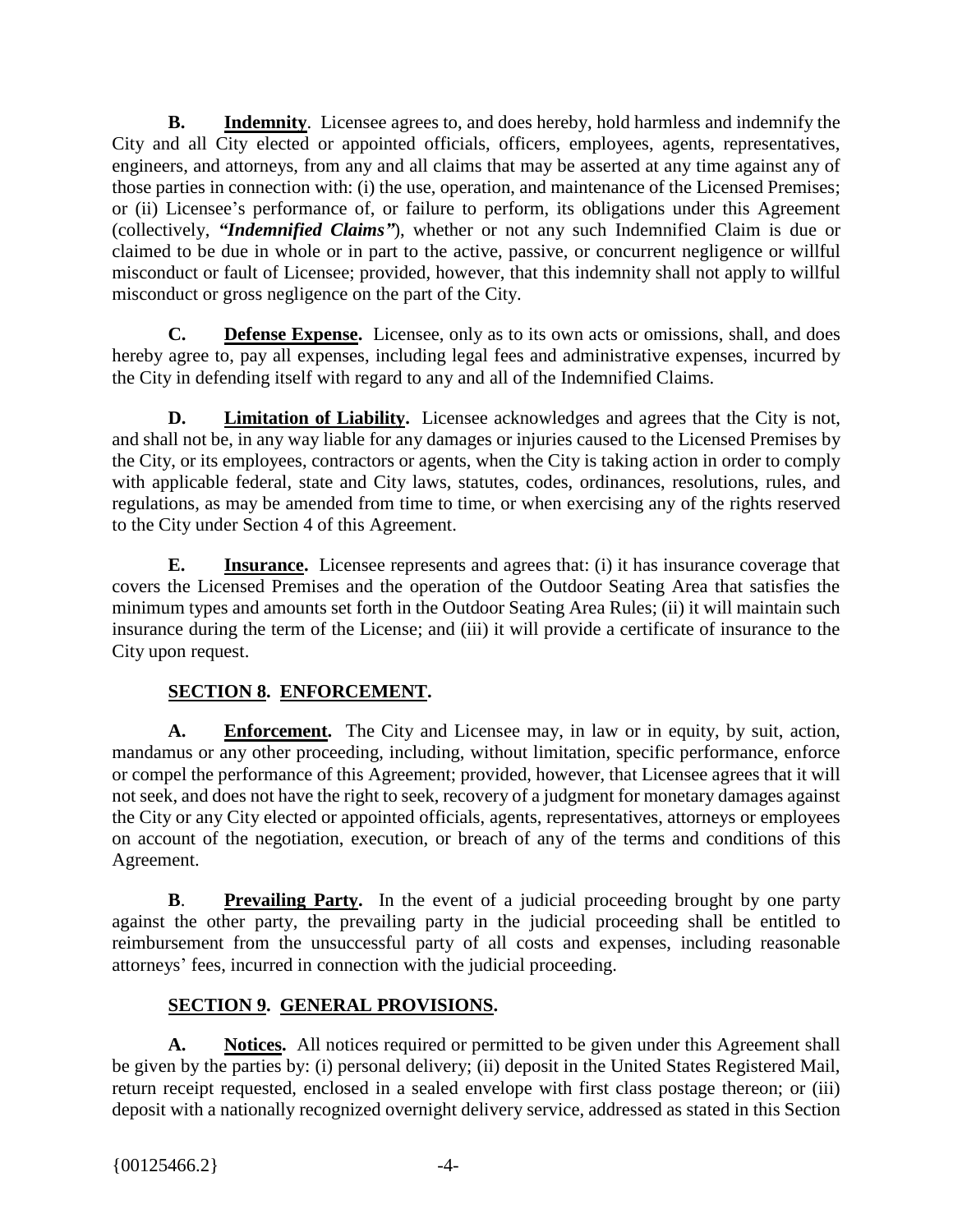9.A. The address of any party may be changed by written notice to the other parties. Any mailed notice shall be deemed to have been given and received within three days after the same has been mailed and any notice given by overnight courier shall be deemed to have been given and received within 24 hours after deposit. Notices and communications to the parties shall be addressed to, and delivered at, the following addresses:

| If to the City: | City of Warrenville<br>3S258 Manning Avenue<br>Warrenville, Illinois 60555<br>Attention: Director of Community and Economic<br>Development |
|-----------------|--------------------------------------------------------------------------------------------------------------------------------------------|
| If to Licensee: |                                                                                                                                            |
|                 | Attention:                                                                                                                                 |

**B. Time of the Essence.** Time is of the essence in the performance of all of the terms and conditions of this Agreement.

**C. Amendments.** No amendment or modification to this Agreement shall be effective until it is reduced to writing and approved and executed by all parties to this Agreement in accordance with all applicable statutory procedures.

**D. Authority to Execute.** The City hereby warrants and represents to Licensee that the persons executing this Agreement on its behalf have been properly authorized to do so by the City. Licensee hereby warrants and represents to the City that Licensee has the full and complete right, power, and authority to enter into this Agreement and to agree to the terms, provisions, and conditions set forth in this Agreement.

**E. Non-Waiver.** The City shall be under no obligation to exercise any of the rights granted to it in this Agreement. The failure of the City to exercise at any time any right granted to the City shall not be deemed or construed to be a waiver of that right, nor shall the failure void or affect the City's right to enforce that right or any other right.

**F. Severability.** If any provision of this Agreement is construed or held to be void, invalid, illegal, or unenforceable in any respect, the remaining part of that provision and the remaining provisions of this Agreement shall not be affected, impaired, or invalidated thereby, but shall remain in full force and effect. The unenforceability of any provision of this Agreement shall not affect the enforceability of that provision in any other situation.

**G. Entire Agreement.** This Agreement constitutes the entire agreement between the parties and supersedes any and all prior agreements and negotiations between the parties, whether written or oral, relating to the License granted pursuant to this Agreement.

**H. Interpretation.** This Agreement shall be construed without regard to the identity of the party who drafted the various provisions of this Agreement. Moreover, each and every provision of this Agreement shall be construed as though all parties participated equally in the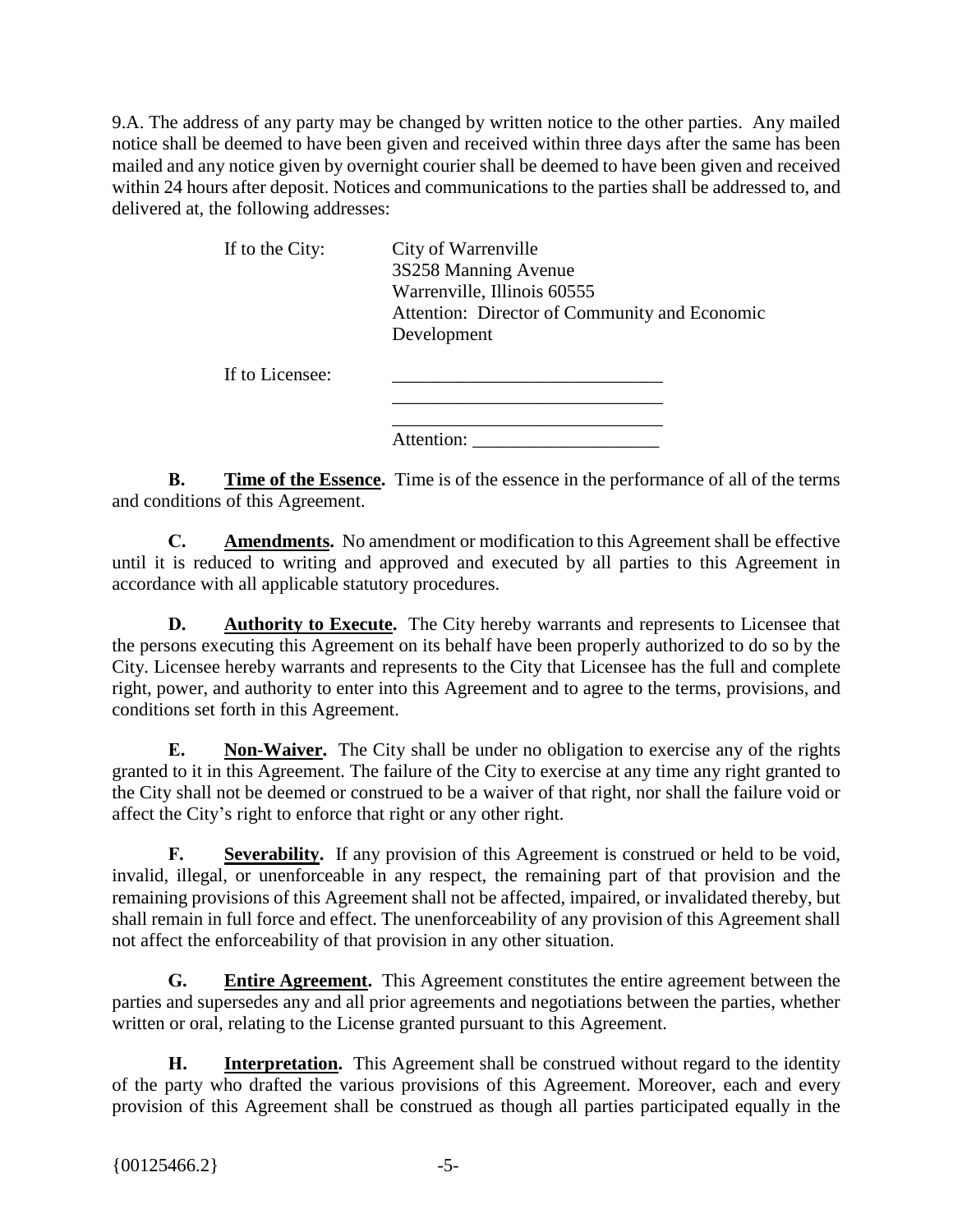drafting of this Agreement. As a result of the foregoing, any rule or construction that a document is to be construed against the drafting party shall not be applicable to this Agreement.

**I. Exhibits.** Exhibits A, B, and C attached hereto are, by this reference, incorporated in and made a part of this Agreement. In the event of a conflict between an exhibit and the text of this Agreement, the text of this Agreement shall control.

**J. Survival of Obligations.** All obligations of Licensee pursuant to this Agreement that have not been fully performed as of the termination of this Agreement shall survive such termination, including, without limitation, the restoration obligations set forth in Section 2.D.2 of this Agreement, and the liability and indemnity obligations set forth in Section 7 of this Agreement.

**K. No Third-Party Beneficiaries.** No claim as a third-party beneficiary under this Agreement by any person shall be made, or be valid, against the City or Licensee.

**L. Transfers Prohibited.** The nonexclusive licensed granted pursuant to this Agreement is for the benefit of Licensee and the Establishment only and may not be transferred to any other business or property.

**M. Counterparts.** This Agreement may be executed in counterparts, each of which shall be deemed to constitute a duly authorized original.

**IN WITNESS WHEREOF** the parties hereto have caused this Agreement to be executed, effective as of the date first written above.

## **[SIGNATURE PAGE FOLLOWS]**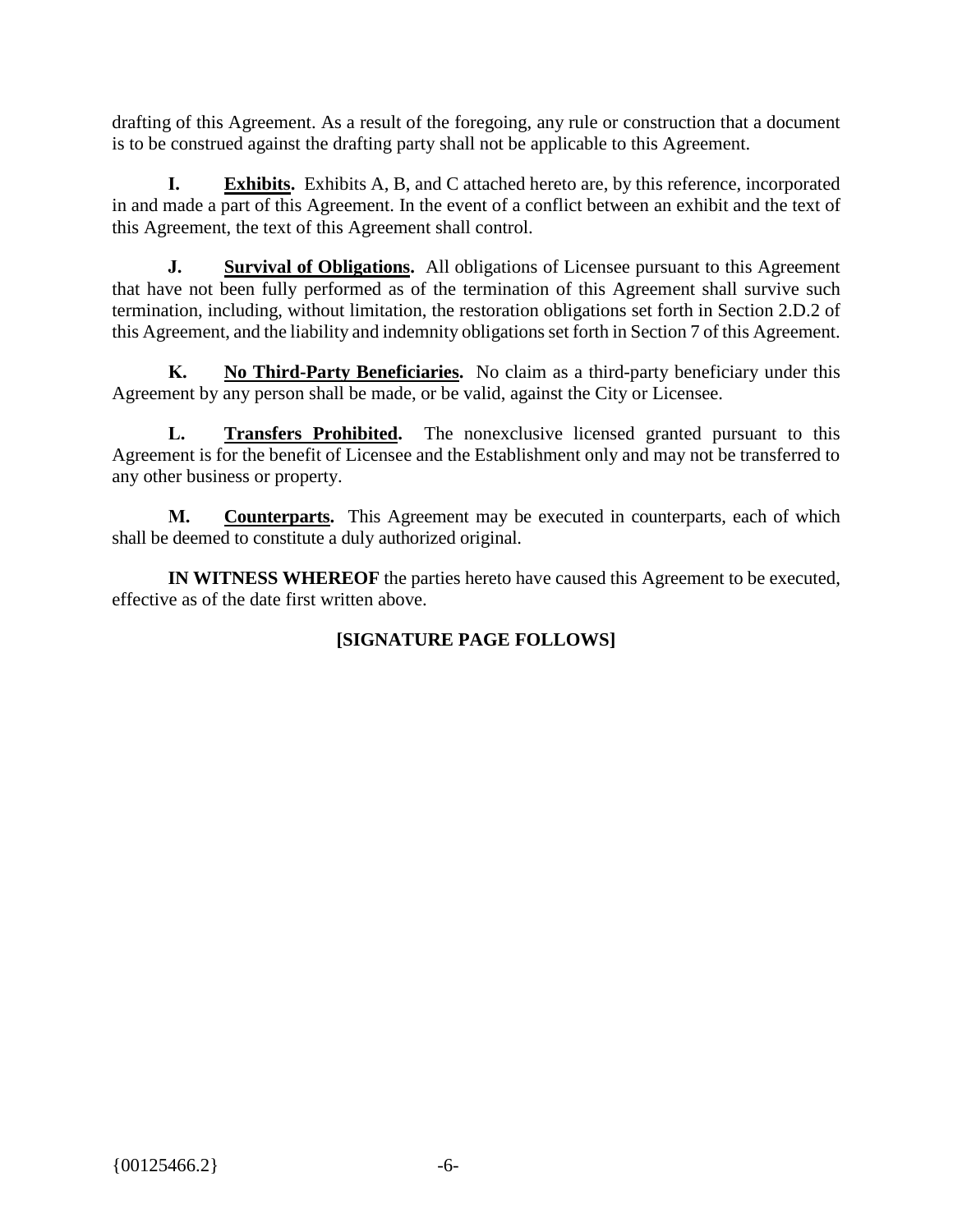| ATTEST:                                         | <b>CITY OF WARRENVILLE,</b><br>an Illinois home rule municipal corporation                                                     |
|-------------------------------------------------|--------------------------------------------------------------------------------------------------------------------------------|
| City Clerk                                      | $\mathbf{By:}\_\_\_\_\$<br><b>Ron Mentzer</b><br>Director of Community and Economic<br>Development                             |
| ATTEST:                                         | [LICENSEE]                                                                                                                     |
|                                                 |                                                                                                                                |
| Its:<br><u> 1989 - Johann Barbara, martin a</u> | Its:<br><u> 1989 - Johann Barbara, martin amerikan basal dan bahasa di kalendar dan basal dan basal dan basal dan basal da</u> |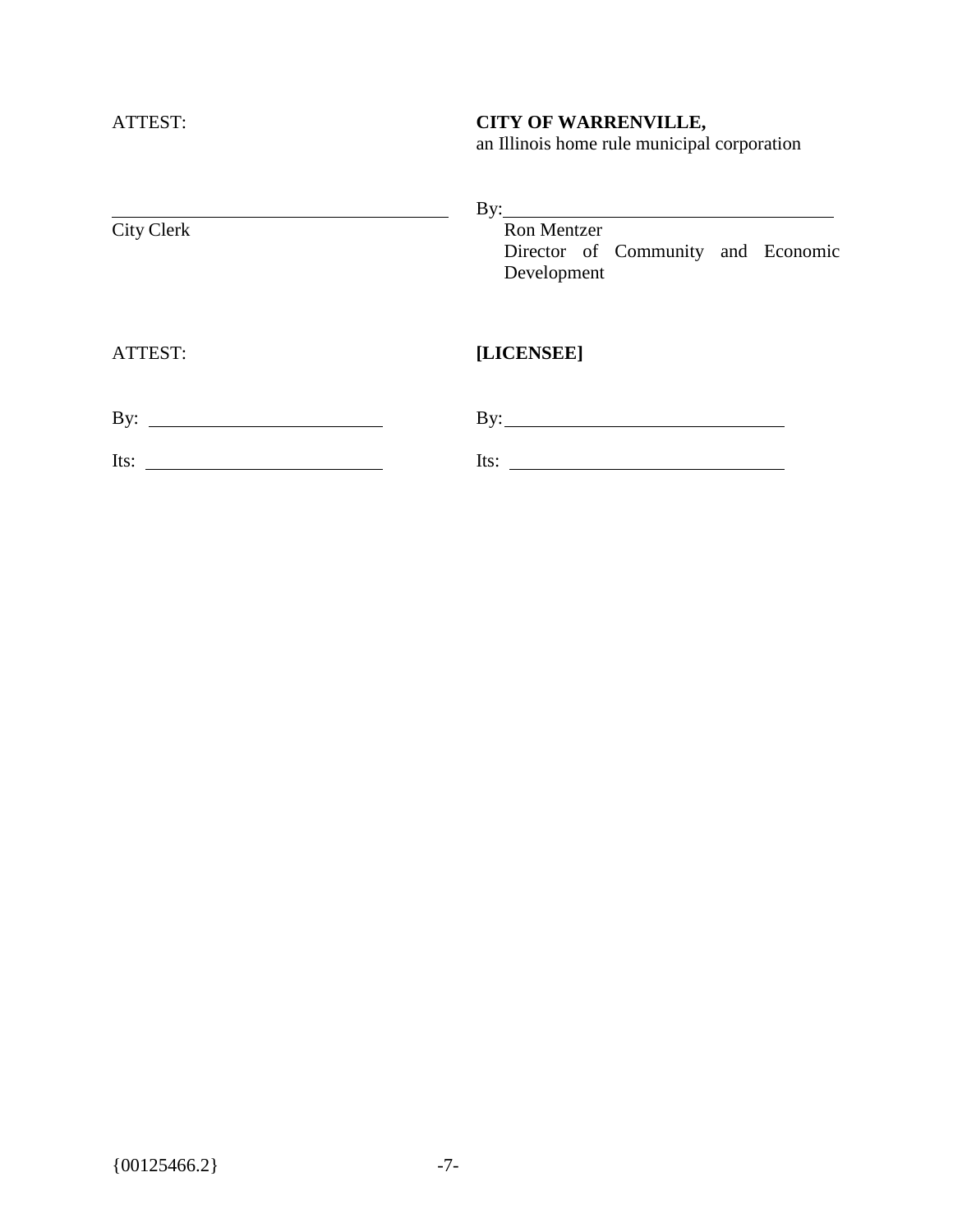## **EXHIBIT A**

## **DEPICTION (SITE PLAN) OF LICENSED PREMISES**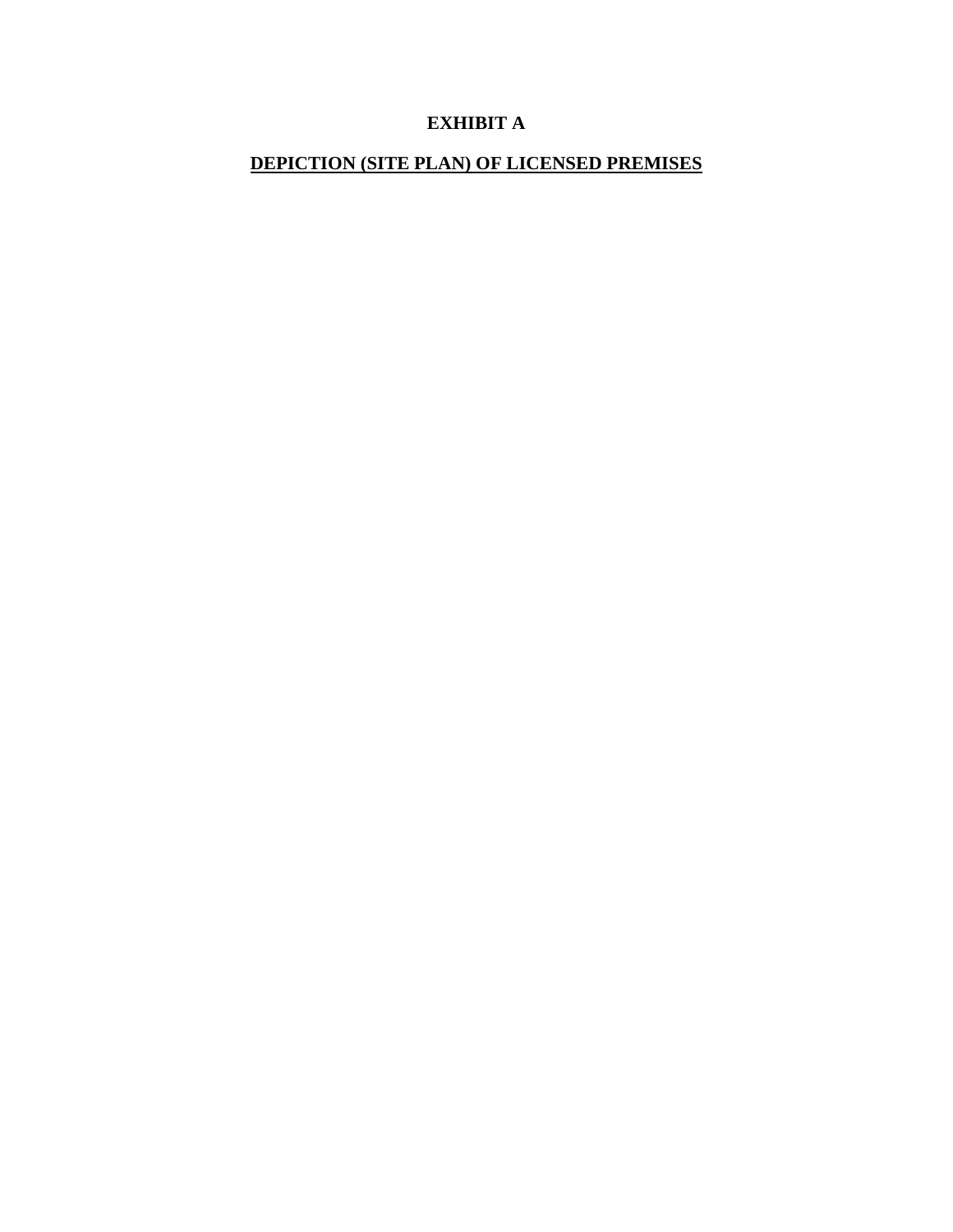## **EXHIBIT B**

## **DESCRIPTION OF OUTDOOR SEATING AREA**